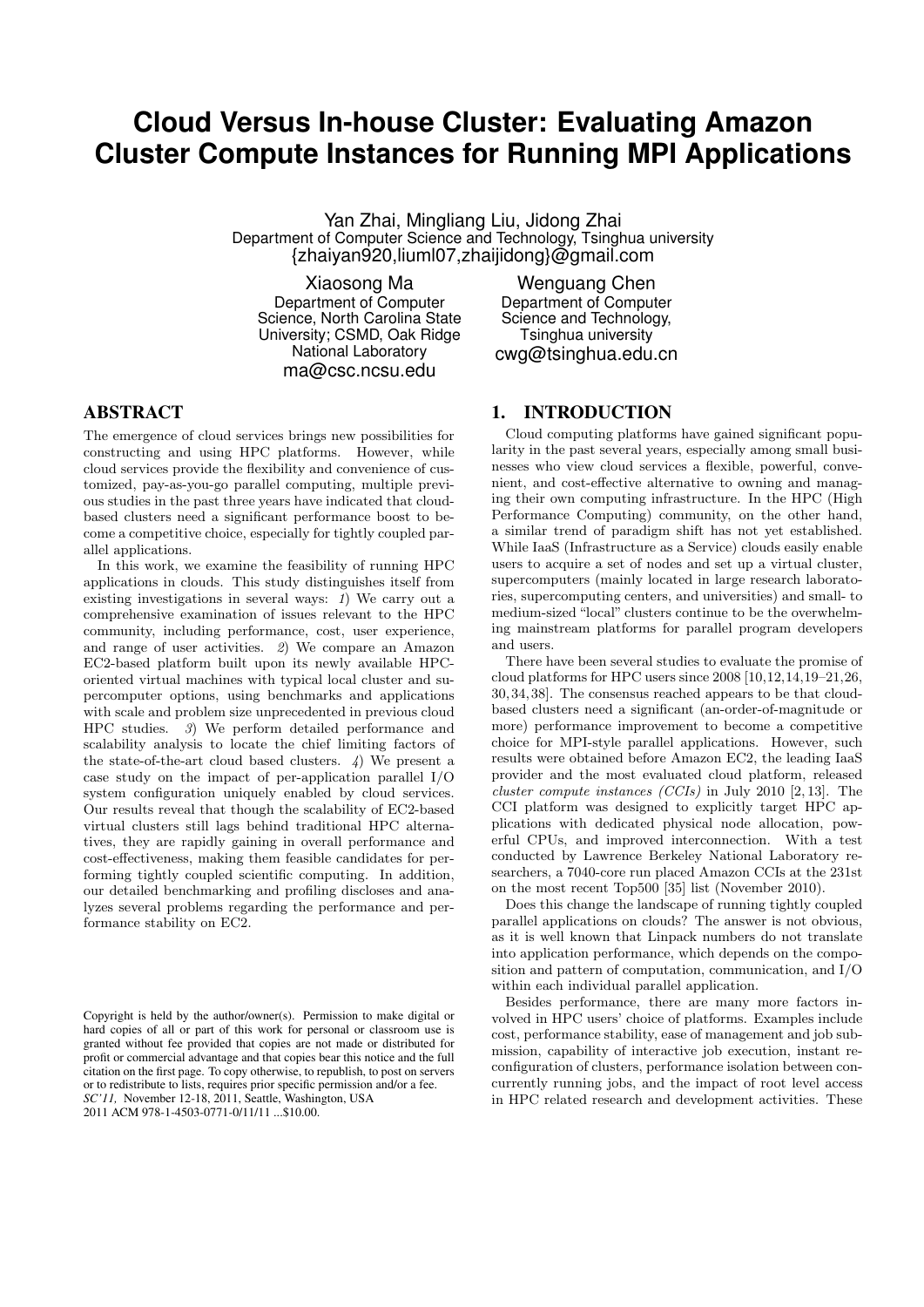issues have hardly been assessed in existing cloud HPC studies.

Considering that current commercial and research clouds offer users only a small number of instances for contructing virtual clusters, we search for the answer to a more specific question: with the new cloud infrastructure (such as the Amazon EC2 CCIs) specifically targeting HPC, does cloud computing become a viable alternative to owning and using small- or medium-scale clusters? We focus on tightlycoupled parallel programs for two reasons. First, such workloads are the mainstream consumers of traditional HPC resources. Second, this type of parallel computing is more challenging for public clouds and is therefore where the value and potential of cloud computing are mostly undecided. In contrast, multiple existing efforts have demonstrated the competitiveness and cost-effectiveness of using public clouds for loosely-coupled bags of tasks [18] and workflows [9, 15, 20, 23, 37].

To answer the above question, we conduct a comprehensive examination of issues related to running tightly coupled parallel applications on commercial cloud platforms. Our qualitative discussion is accompanied by extensive performance benchmarking and detailed quantitative performance/cost analysis. This work distinguishes itself from past cloud HPC evaluation work in the following aspects:

- We perform comprehensive benchmarking to assess the newly available HPC-oriented Amazon EC2 CCI platform, with experiments to assess its computation, communication, and I/O capability. In addition, we monitor and report performance variability during our benchmarking. Compared to prior published results, our measurements reveal a more positive picture on the performance and scalability of running tightly coupled parallel programs on public clouds.
- We perform detailed performance analysis through communication profiling to locate the sources of scalability problems on EC2 and use a local InfiniBandconnected cluster with similar compute hardware as a reference system. Our investigation brings several interesting observations regarding parallel program execution on the EC2 clouds, such as that communication may induce computation load imbalance and that latency, rather than bandwidth, is the major limiting factor contributing to the inferior communication performance on EC2.
- To our knowledge, this is the first study that evaluates parallel I/O with different file system setup for MPI programs on cloud platforms. Our experiments demonstrate that the unique configurability offered by cloud systems can produce significant performance impact on I/O-intensive applications.
- Based on our performance benchmarking results and the acquisition/maintenance cost for our reference cluster, we conduct a quantitative analysis to compare the cost of relying on public clouds vs. owning and using in-house clusters.

The rest of the paper is organized as follows. Section 2 gives an overview and qualitative discussion on issues related to running tightly coupled parallel applications on clouds and local clusters. Section 3 presents performance benchmarking results obtained from Amazon EC2 CCIs and our

reference cluster, as well as detailed performance and scalability analysis. Section 4 gives a quantitative cost analysis, based on the relative performance between EC2 and the reference cluster. Section 5 discusses related work and finally, Section 6 concludes the paper.

# 2. OVERVIEW OF CLOUD HPC ISSUES

In assessing the suitability of cloud platforms for parallel computing, one fact seldom brought to attention in past cloud evaluation is that HPC users do not have a single mode in using parallel computing resources. The same users typically go back and forth among several stages of the scientific computing cycle, including development/testing, production executions, and pre- or post-job scientific data analysis. In addition, users have different objectives and requirement when they use parallel platforms to conduct computing research. For each of these usage modes, people have different computing behavior, priorities, and constraints. Therefore, in this work we need to consider the unique challenges and opportunities offered by public clouds for common HPC activities on small- or medium-scale clusters. In the following, we give brief overview discussion on related issues, which is to be complemented by quantitative analysis in Section 3 and Section 4.

Performance: Performance is the ultimate motivation and goal driving parallel computing, and is a key parameter to consider in the cost comparison regarding clouds' competitiveness. Public clouds such as Amazon EC2 provide powerful computing hardware. It has been shown in multiple prior studies that single-node performance on the cloud in executing HPC workloads is on par with traditional clusters and virtualization brings negligible overhead [12, 26, 38, 40]. The interconnection network, on the other hand, is considered the major reason for the performance degradation and lack of scalability as observed in prior research [12,14,19,38].

The new Amazon CCIs are intended for HPC and these nodes are interconnected with 10 Gigabit Ethernet, rather than Gigabit Ethernet for the traditional classes of instances. However, it is hard for EC2 to match the communication performance of clusters using InfiniBand, the overwhelmingly popular selection for HPC today. Section 3 reports our measurement results from EC2 CCIs and compares them with those from local InfiniBand connected clusters.

Performance stability is a closely related issue. While it is less important for code development and correctness testing, performance stability or predictability is crucial for long production runs, where the performance directly translates into costs to the users. High performance variability also increases the difficulty in performance benchmarking, tuning, and optimization.

Another related metric is the end-to-end turn-around time of parallel jobs. Clouds offer a unique advantage of nearinteractive execution, where it generally takes no more than tens of seconds to acquire the requested instances and minutes to finish the environment configuration. Once setup, jobs can be run in an interactive manner. The elimination of queue waiting time can greatly improve user experience and in particular, the productivity of program development, testing, and debugging.

Cost and pricing: The cost of public clouds is straightforward and quite similar to how supercomputers charge users: the money (or service units) charged for a job is proportional to the product of the total run time and the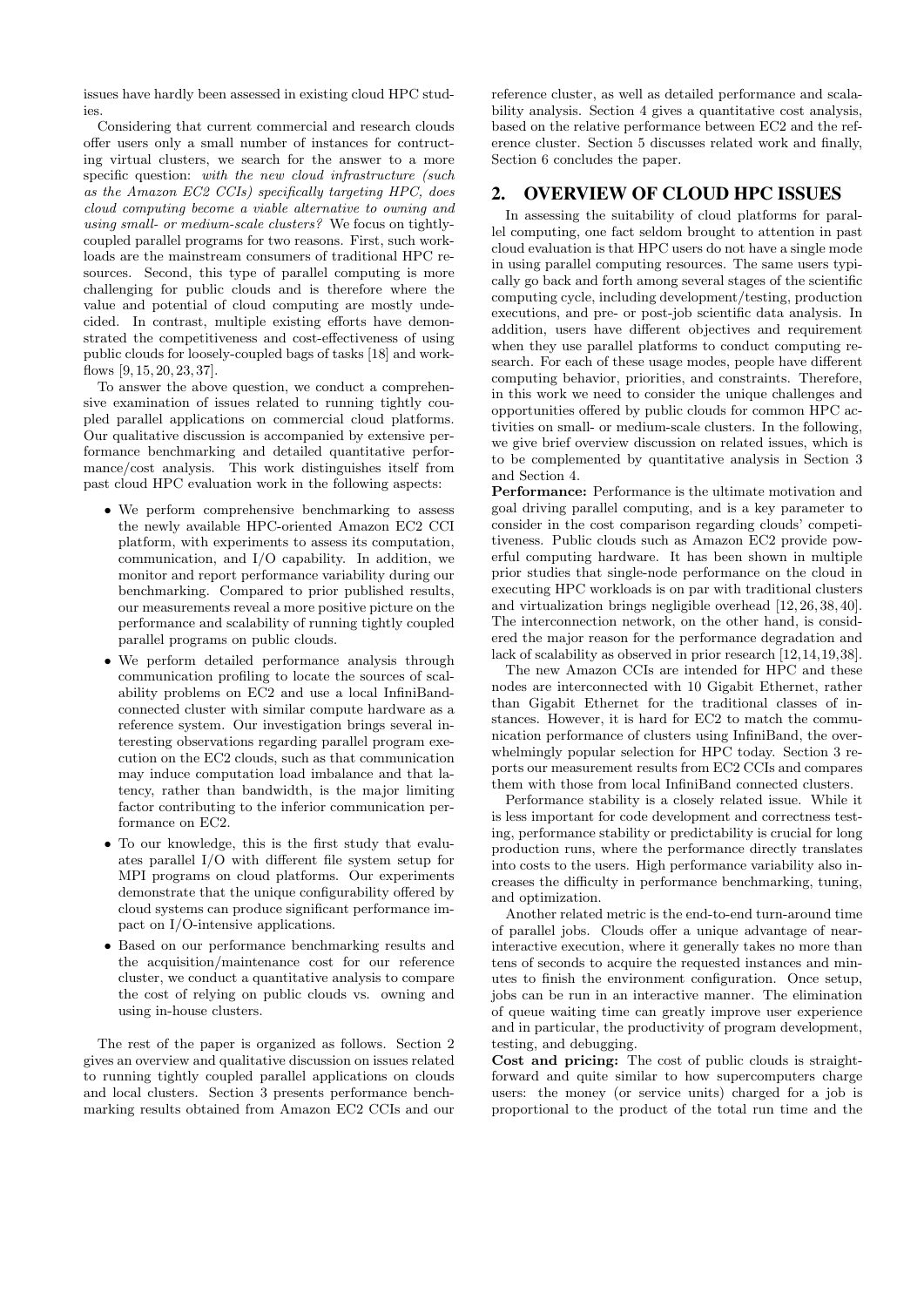number of instances (nodes) allocated. The cost of owning and managing a local cluster, on the other hand, is quite complicated and concerns expenses for management, maintenance, space rental and energy. In Section 4, we carry out a rather simplified quantitative cost analysis using hardware cost, which under-estimates the local cluster's overall cost of ownership.

The relationship between cost and performance is more sophisticated than indicated by the pricing policy. When resource is limited, a physical cluster tends to be shared by more people within the same organization. Increased cluster utilization lowers actual cost, but produces longer queue waiting time as well as higher performance variability. Especially, bursty workloads often occur when members sharing the cluster have similar work patterns, caused by their common affiliation and deadlines (such as for software release or research paper submission). The elasticity of on-demand public clouds will likely mitigate this problem, where a much larger amount of computing resources is aggregated and the workload will be amortized over a larger and more diverse user community.

Configurability: Clouds provide individual users with the capability to customize their cluster instances, a possibility not afforded by traditional clusters. This is particularly meaningful for settings such as parallel file system configuration, where users can choose different parallel file systems, deploy a different numbers I/O servers, and use different disk configurations according to the needs of each individual application they run. Our results in Section 3 demonstrate the advantage of this capability. Also, the configurabity offered by clouds brings unique opportunities to parallel computing researchers, who would not have the access privilege to deploy their new or modified system software or tools.

# 3. PERFORMANCE EVALUATION AND **EXPERIENCE**

We conducted extensive performance benchmarking and comparison using the Amazon EC2 CCIs and local InfiniBand-connected cluster. The programs used in our evaluation include the NAS NPB benchmarks [27] (including the BTIO parallel I/O benchmark) and three real-world applications with different computation, communication, and I/O patterns. In addition, we ran micro-benchmarks such as the Intel MPI Benchmark [17] and IOR [33] to help us understand the performance behaviors observed in the macrobenchmark and applications. Finally, we report the performance variance collected in our experiments.

## 3.1 Platform Setup

#### *3.1.1 Amazon EC2 CCI*

In our cloud experiments, we used the HPC-oriented Amazon EC2 Cluster Compute Instances (CCIs), which became available in July 2010. Each CCI has 2 quad-core Intel Xeon X5570 "Nehalem" processors, with 23GB of memory. Each instance will be allocated to users in a dedicated manner, unlike those in most other EC2 instance classes (where two users may be allocated virtual machines sharing the same underlying physical node). The instances are interconnected with 10 Gigabit Ethernet.

Each instance can access three forms of storage: (1) the local block storage ("ephemeral") of 1690GB capacity, where

user data are not saved once the instances are released, (2) off-instance Elastic Block Store (EBS), where volumes can be attached to an EC2 instance as block storage devices, whose content persist across computation sessions, and (3) Simple Storage Service (S3), Amazon's key-value based object storage, accessed through a web services interface, which is designed more for Internet or database applications and lacks general file system interfaces needed in HPC programs. As HPC users is accustomed to viewing the shared or parallel file system available on clusters and supercomputers as a "scratch file system" not intended for long term data storage, in our application and I/O experiments we evaluate only the ephemeral disks, which provide higher performance than EBS devices. This is also due to that we have experienced several service interrupts when using EBS.

In our tests, we use the cluster instances Amazon Linux AMI 2011.02.1, the Intel compiler 11.1.072, and Intel MPI 4.0.1. The default compiler optimization level is -O3.

#### *3.1.2 Local Clusters with IB Interconnection*

For comparison, we also ran experiments on a newly purchased local Linux cluster. This cluster (also referred to as IB-Cluster interchangeably later) has compute hardware comparable to the EC2 CCIs, with 2 Intel Xeon X5670 6-core processors on each compute node. The nodes have 32GB memory each and are interconnected via QDR InfiniBand network. NFS is used as the shared file system. The Operating system installed is Red Hat Enterprise Linux 5.4 and the same compiler and MPI library as on the cloud platform are used. Note that although the cluster has different interconnection from the EC2, our comparison between the two is meaningful as it helps to gauge the performance/cost tradeoff for HPC users contemplating switching to using clouds if they acquire an in-house cluster today, it will very likely have IB connection.

# 3.2 The Intel MPI Benchmark Results



Figure 1: The performance for MPI\_Allreduce and MPI\_Alltoall on EC2 platform.

For tightly coupled parallel applications, communication performance is crucial to their overall performance. We use The Intel MPI Benchmark(IMB) to evaluate the communication performance of Amazon EC2 CCIs and local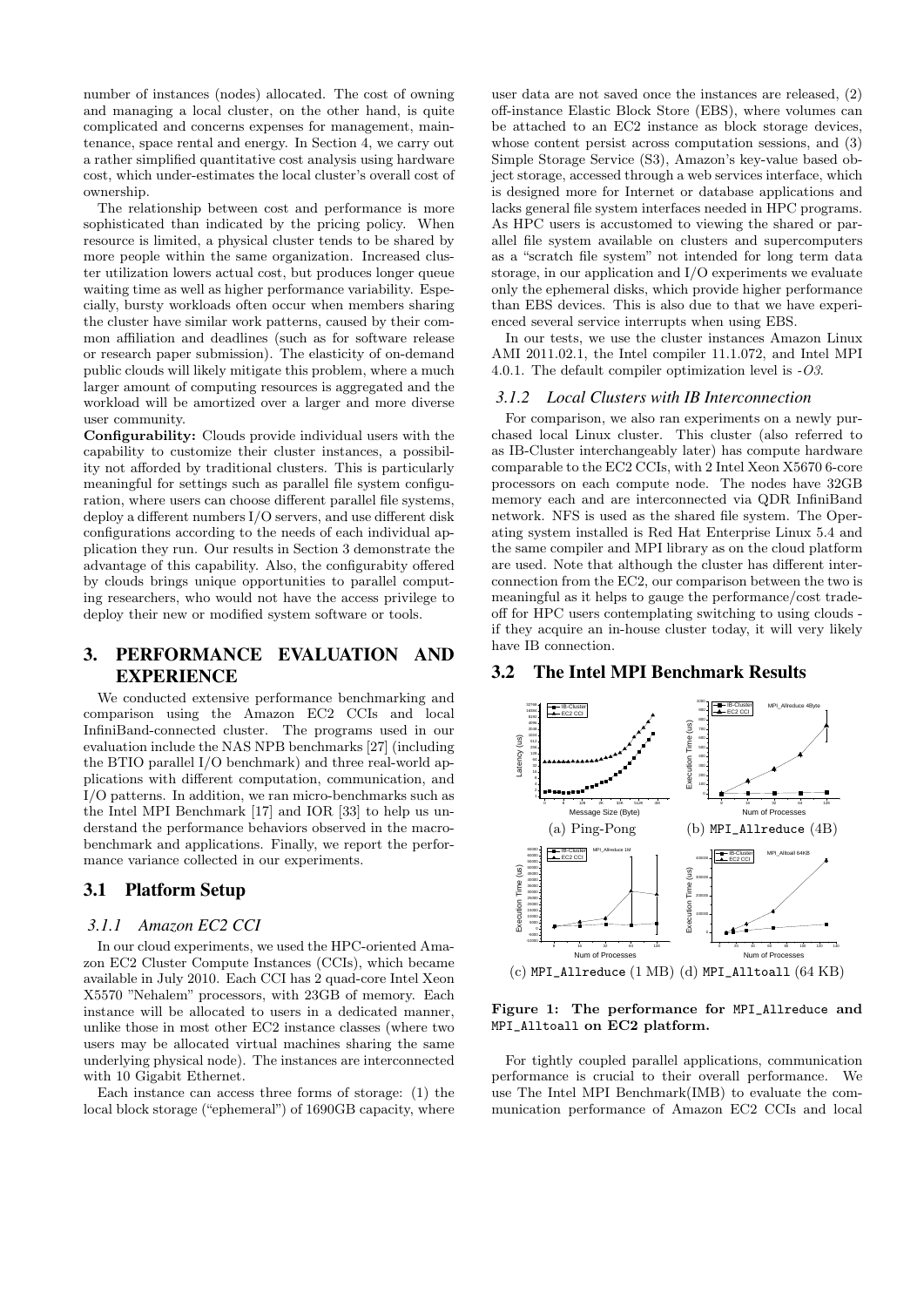InfiniBand-connected cluster.

In Figure  $1(a)$ , the Ping-Pong results show significant performance gap on the message latency between Amazon EC2 CCIs and IB-Cluster,especially when the message size is small. For example, when the message size is 1 byte, the message latency is 50us in Amazon EC2 CCIs while only 1.42us in IB-Cluster. When the message size is larger, the performance gap becomes smaller, but still significant.

We show results of MPI\_Allreduce for both small messages (4 Byte) and large messages (1 MB) in Figure 1(b) and (c) respectively. For both sizes, the IB-Cluster outperforms Amazon EC2 CCIs significantly and the gap widens rapidly when the number of processes increases. In Figure 1(d), we also show MPI\_Alltoall results for a moderate message size  $(64KB)$ ,<sup>1</sup> which demonstrate an up to  $10\times$  performance difference. Other collective communications show similar behaviors and we omit related results due to the space limit.

From the IMB testing, we have the following observations:

- 1. Compared with previous EC2 instances which are connected with GbE, the 10GbE improves the bandwidth between cloud instances significantly. But for the performance of Amazon EC2 CCIs with 10GbE interconnects still fall 10 times slower than the state of art InfiniBand network.
- 2. The latency of Amazon EC2 CCIs for small messages are far worse, about 30 times more than InfiniBand, which indicates that applications with small messages may not be expected to have good performance in the current Amazon EC2 CCIs yet.

#### 3.3 NPB Results

The NASA Parallel Benchmark(NPB) includes 8 benchmark programs derived from computational fluid dynamics (CFD) applications.We run both class C and class D for each of the NPB programs, both up to 128 processes. Due to the space limit, here we only include the class D results, which are more representative of application runs enabled by the larger capacity of today's parallel machines (class C results and analysis can be found in our technique report [36]).



Figure 2: NPB performance (class D)

The class C results show that the cloud significantly lags behind: all benchmarks but EP run at least twice as slow on EC2 as on the local cluster. FT and LU behave the worst, with a 4-5 times slowdown, caused by intensive MPI\_Alltoall uses in FT and a large amount of small messages in LU. This result, combined with the fact that the embarrassingly parallel EP program obtains almost equal performance on EC2 CCIs and the local cluster, suggests that the overall inferior performance on EC2 is mainly caused by its slow communication.

As expected, higher computation to communication ratios in NPB class D runs result in better relative performance for these benchmarks on EC2. Figure 2 portraits the overall execution times of the NPB class D benchmarks, comparing the performance on EC2 and the local cluster at two execution scales: 64 and 128 processes. On average, the local cluster's performance leads that of EC2 by 23.1% at 64 processes and by 32.0% at 128 processes. For several programs, such as EP and MG, SP, and CG at 64 processes, EC2's performance matches or closely follows the local cluster performance. Even LU, which showed severe problems on EC2 in class C runs, has no more than 50% slowdown compared with the local cluster. On the other hand, FT and IS fall far behind, where again slow MPI\_Alltoall and MPI\_Alltoallv operations take most of the time.



#### Figure 3: The percentage of communication time for NPB (class D)

To further confirm that communication is the main bottleneck on EC2, we measured the percentage of execution time spent on communication calls for each benchmark (Figure 3). We see clearly that the applications' communication intensity is correlated with the performance gap between the EC2 and local cluster executions. This percentage is taken by instrumenting the MPI library, so it does not account for the communication time hidden by computation.

In summary, CPU- and memory-intensive applications run well on cloud, while those with heavily message passing might fail to achieve good performance on the current CCI platform though it provides better interconnection than non-HPC-oriented instance classes. Our application results also support this observation.

Also, while running NPB, we find an interesting issue of load imbalance with benchmarks that heavily use nonblocking communication operations, such as BT and SP. From figure 4, we can see the curve EC2-CCI expresses regular fluctuation in computation time, which does not happen on the local IB cluster (the tail of IB cluster is due to process distribution, where the last four processes occupy a 12 core node and have less cache conflict).

We investigated the cause for the imbalance and found it was caused by TCP/IP protocol processing. Because the

 $164KB$  is also the message size used by NPB-FT in its MPI\_Alltoall operations, for class C runs with 128 processess.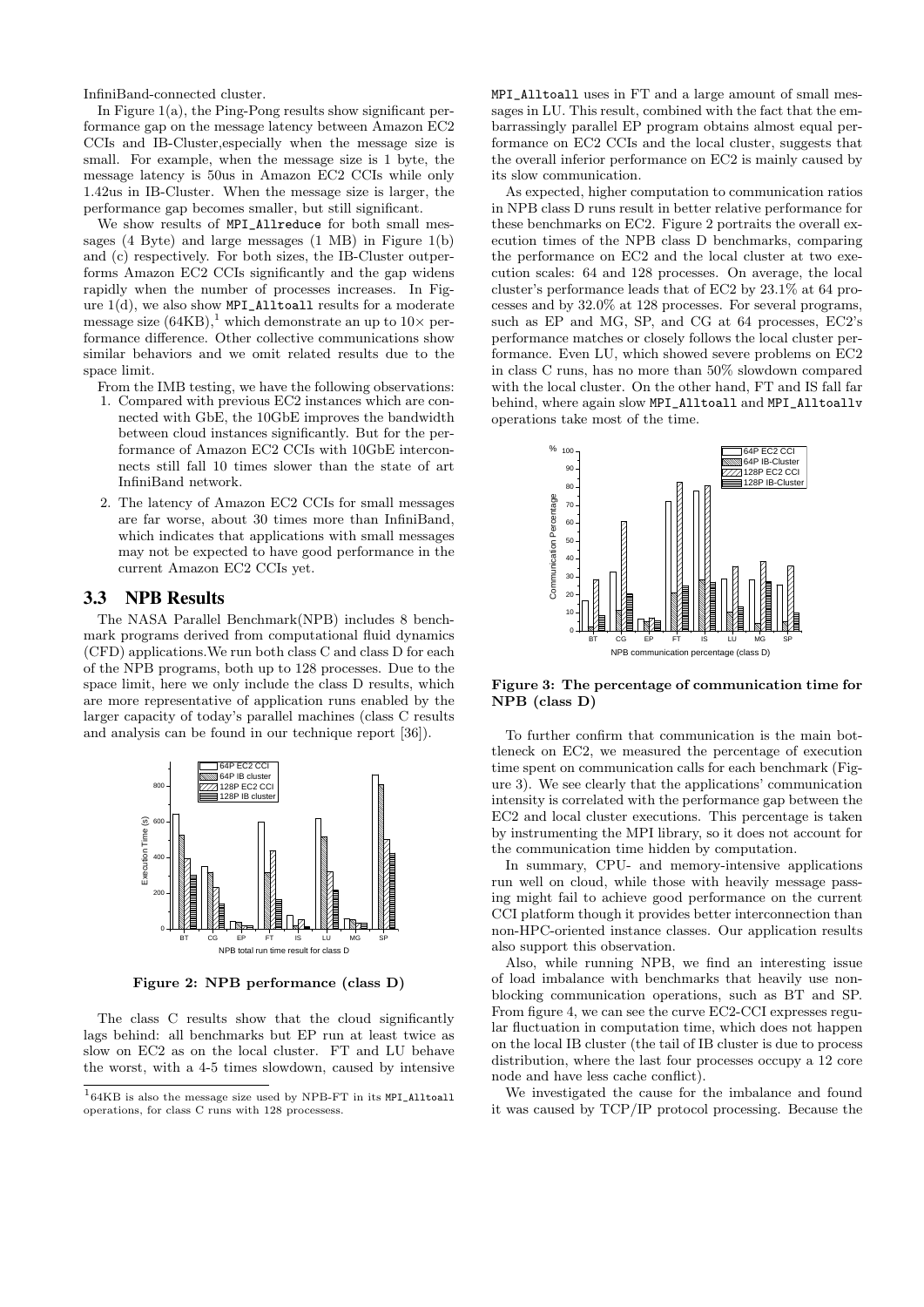

Figure 4: Load balance in SP between local cluster and EC2 platform (OPT means the computation time after optimizing the schedule strategy).

10GbE network interfaces used on EC2 CCIs do not support TCP/IP offloading, TCP/IP protocol processing has to be performed on CPU cores instead of network interfaces. The default configuration of Linux would always deliver the interrupts to the same pre-configured core, which will slow down the computation assigned to that core and result in load imbalance.

To verify this, we tried to modify the interrupt affinity file to deliver the interrupt to another core. However, the attempts always fail on EC2. This may be caused by certain protection mechanisms in either the virtual machine or the OS. We did not conduct further investigation as we found another way to do this: scheduling the processes round robin to a certain core. As seen in figure 4, the computation time is more balanced if we schedule different processes to the interrupt handling core every 5 seconds (the "EC2 CCI-OPT" curve). According to figure 4, the computation is now more balanced. Therefore, cloud developers should be more aware of the overlapping strategy, as long as Amazon does not upgrade the hardware to support communication offloading.

## 3.4 Parallel I/O Performance

HPC applications usually require a shared storage system to hold application executables, input data and output data. In practice, NFS [29] remains the dominantly popular choice for small and some medium-scale clusters, which was chosen in most previous cloud HPC evaluation work. On larger clusters and supercomputers, in contrast, there is typically a parallel file system, such as such as GPFS [32], PVFS [4], or Lustre [7], which are optimized for high parallel I/O bandwidth, high concurrency in metadata and file data accesses, and larger storage capacity. However, for clusters and supercomputers alike, users usually have to stay with the file system choice set at the equipment acquisition time and will not be able to configure the shared or parallel file system according to the needs of their specific applications.

To this end, clouds provide a unique opportunity for users to perform customized parallel I/O at an application-byapplication, or even run-by-run basis. In our work, we build both the PVFS parallel file system and NFS on the EC2 CCI platform to compare their performance. For the PVFS file system, we use 1, 2, and 4 dedicated I/O servers, with one of them doubling as the metadata server. For NFS, we dedicate one instance as the file server and use the asyn-

chronous mode. The setup and configuration turn out to be quite easy for both PVFS and NFS, each with a  $200$ line script. The file system setting (such as the number and placement of PVFS servers) can be modified with a one-line script modification, and such changes can be made during a single execution session.



Figure 5: Read and write bandwidth for NFS server and PVFS server on EC2 CCIs platform.

We perform two classes of experiments. First, we use the IOR micro-benchmark [33] to test the aggregate read and write bandwidth of PVFS (using different number of I/O servers) and NFS. In our experiments, each of the instances run 8 parallel processes, reading and writing a 16GB single file collectively with MPI-IO. The results are shown in Figure 5. In general, PVFS provides much higher read/write bandwidths than NFS, even with the case of using only one I/O server. As the number of I/O servers increases, the PVFS aggregate bandwidth grows as expected, but saturate with a rather small number of client (compute) processes, such as 8 or 32. The unproportionally high write bandwidth of PVFS with 4 servers is likely due to the increased combined buffer capacity when more servers are used. We are currently investigating the I/O performance to explain the performance anomalies, such as the oscillation in the PVFS 4 server write performance.

Second, we analyze the performance for an I/O-intensive parallel program, BT-IO, on both file systems. The problem size we use is CLASS C and the I/O size is full SUBTYPE. With this setting, all of processes append to a single file through MPI-IO in 40 collective write operations, generating a total output volume of about 6.4 GB. Figure 6(a) shows the total execution time of BT-IO for both file systems, which is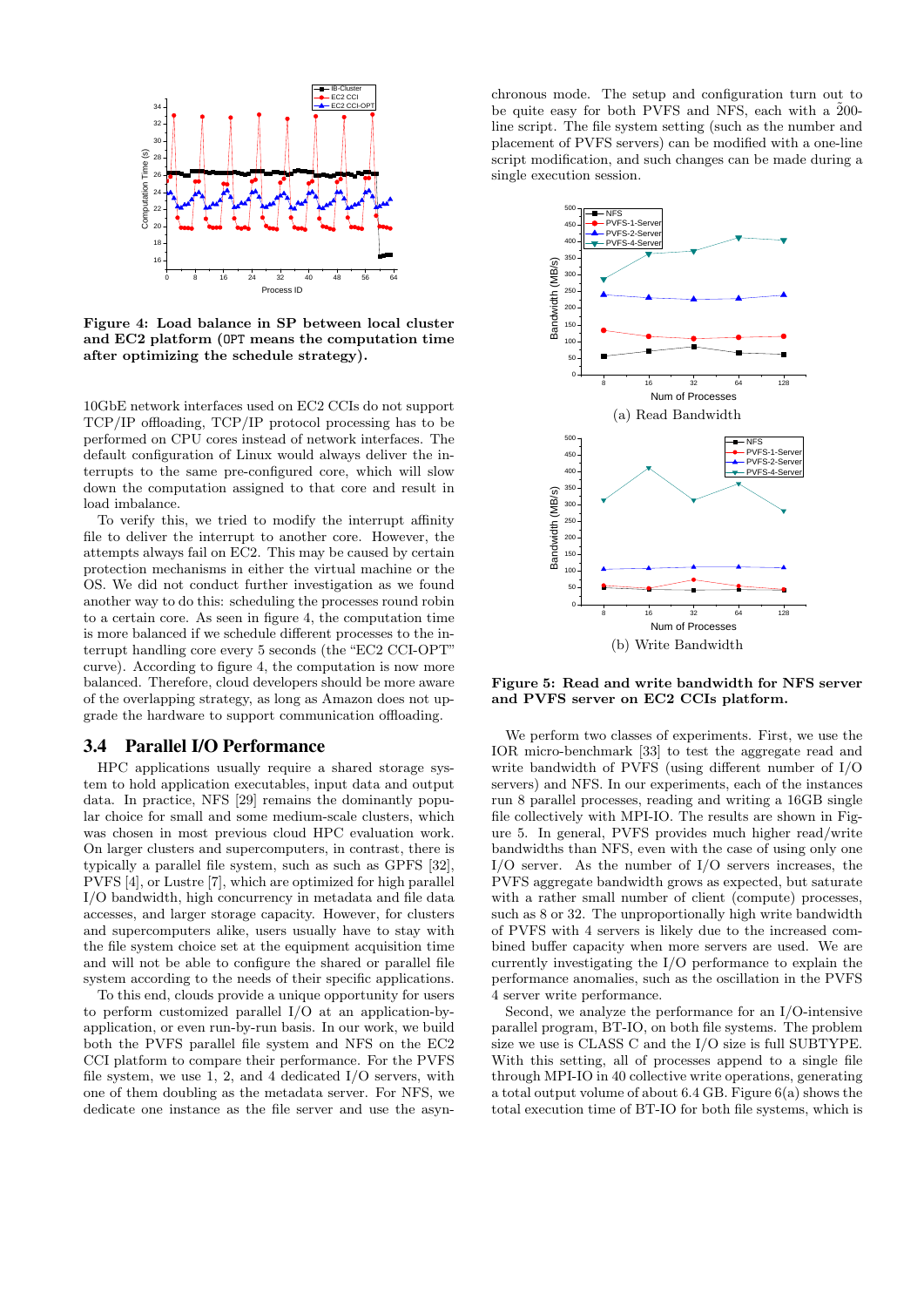

Figure 6: Execution time and Data rate for BT-IO with PVFS server and NFS server.

consistent with the IOR results. In most cases, PVFS outperforms the NFS server and generates a meaningful overall program performance improvement. For example, with 121 processes, the total execution time is improved by 37% from NFS by using PVFS with only one server. Note that this configuration change does not bring additional cost to users. Similarly, at 196 processes, using 2 PVFS servers will lower the total execution time far enough to offset the cost of one extra instance, which does not apply when we increase the number of PVFS servers to 4. This shows that parallel file system selection and configuration can generate significant impact in optimizing I/O-intensive parallel applications, for both performance and cost.

Figure 6(b) shows the data rate recorded inside the BT-IO. In the BT-IO, the computation and I/O operations are executed in the interleaved mode, so the I/O requests can be buffered at the I/O server side. As a result, the data rate recorded in BT-IO is larger than the one tested with IOR benchmark, which is continuous I/O operations.

### 3.5 Application Results

We also performed testing on both cloud and local clusters on three real-world applications: (1) POP [22], an ocean circulation model simulation, which solves the three-dimension primitive equations for fluid motions on the sphere and forms the ocean component of the larger Community Climate System Model (CCSM), (2) Grapes (Global/Regional Assimilation and PrEdiction System) [6], a numerical weather prediction system developed by the Chinese Meteorological Administration, and (3) mpiBLAST [8, 24], a parallel implementation of the widely used NCBI BLAST (Basic Lo-

cal Alignment Search Tool) [28], which searches sequence databases for similarities between a protein or DNA query and known sequences. These applications have been evaluated at a 10,000-core or larger scale on Tianhe-1A (Grapes), Jaguar (POP), and Intrepid (mpiBLAST), the No. 1, No. 2, and No. 13 supercomputers on the current Top500 list.

In our experiments, we have found that the I/Ointensive mpiBLAST scales well on EC2 CCIs, POP scales poorly (mainly because of the large amount of 1 element MPI\_Allreduce), and Grapes, whose communication pattern is similar to POP but with fewer messages and larger message sizes, has scalability placed in between. The causes for their scalability (or lack thereof) are similar to those as discussed in the NPB result analysis. Again, due to space limitation, detailed application results and analysis are omitted here, but included in the full report [36].

#### 3.6 Performance Variability

With Amazon EC2 CCIs, each instance is used by one user exclusively, which is different from the majority of other instance classes. For this new cloud platform, the main difference with traditional HPC clusters comes from the interconnection, shared off-instance storage, and the layer of virtualization. In this work, we monitor the computation, communication, and I/O performance for EC2 CCI platform on different times of the day, for several days. In this set of experiments, we first took measurements at fixed morning, afternoon, and evening points in two days, then randomly repeated the tests before carrying out the other experiments. The results are shown as the standard deviation over the mean values of different measurements to measure the performance variance. The larger this value is, the more unstable of the system looks.



Figure 7: The performance variance on EC2 CCI platform.

Although the overall NPB performance results shown previously had quite tolerable variances (see error bars in the NPB figures), Figure 7 indicates that the communication performance still carries significant variability. For MPI\_Bcast, the performance is not stable only for large messages. For MPI\_Allreduce, when the number of processes is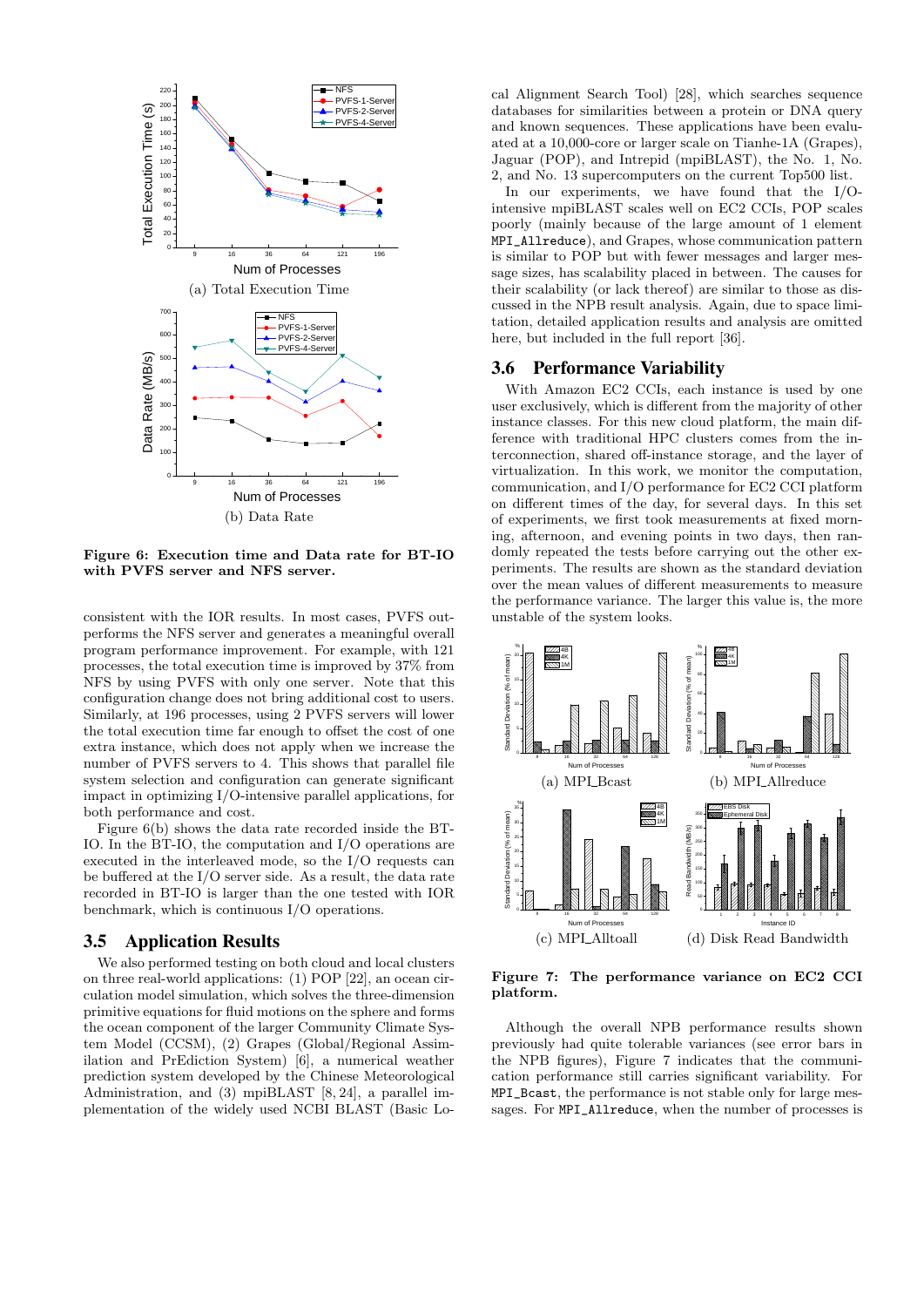greater than 32, the performance represents large variance for both small messages and large messages. Such large variance in communication may potentially bring higher synchronization overhead and makes operations such as parallel I/O harder to optimize.

We test the disk performance variance of read bandwidth using the hdparm tool under Linux. In this set of experiments, we care about variance in two dimensions: across virtual devices created and attached to different instances, and on the same device across multiple experiments (run at six time points, one hour apart from each other). The results are shown in Figure  $7(d)$ . There are 8 cluster instances, each of which mounted one EBS disk and one ephemeral disk for speed test once an hour. We found that each given instance performs rather stably across a series of tests. On the other hand, the virtual storage devices created and mounted simultaneously yield very different performance (across the  $x$  axis). In particular, the "local" ephemeral disks show surprisingly high variability. This indicates that it might be challenging to build efficient cloud parallel file systems, which typically stripe data across the virtual storage devices.

#### 3.7 Reliability

During our intensive benchmarking on EC2 in a period of four weeks in March and April 2011, we encountered no availability issue with its instance computing resources or the network communication infrastructure. On the other hand, there was one time that the EBS volumes could not be mounted at all. In addition, for several times we encountered extremely poor EBS read/write bandwidths for hours. The ephemeral devices, in contrast, are found to be much more reliable.

# 4. COST ANALYSIS

Based on the performance results given in the previous section, we conduct a rough cost analysis to compare the cost of relying on cloud computing and that of owning an inhouse cluster. As our IB-interconnected cluster has similar processor configuration and single-node performance with the CCIs (see EP performance in Section 3), we use its acquisition and operational expense in estimating the local clusters' cost. In our cost calculation we use the NAS NPB benchmark performance, which was presented and discussed in detail in the previous section.

As discussed in Section 2, the actual cost of local clusters is related to its utilization level. For an in-house cluster acquired as one unit and maintained for several years, the higher the actual utilization level, the lower the effective cost rate (\$/hour). Therefore, we estimate target utilization level, the utilization level a local cluster needs to operate at to beat the cost of using EC2. More specifically, for each benchmark  $B_i$ , we compute the minimum local cluster utilization level  $U_{B_i}$  (assuming that  $B_i$  is the major workload type on the local cluster), which results in a lower cost compared to running  $B_i$  on the cloud.

Suppose the hourly rates of each instance/node on the cloud and the local cluster are  $R^{cloud}$  and  $R^{local}$ , respectively. Similarly the average execution times benchmarked for  $B_i$  in the two environments are  $T_{B_i}^{cloud}$  and  $T_{B_i}^{local}$ . The CCIs are charged at \$1.6 per hour and the ephemeral disks are free. Therefore  $R^{cloud} = 1.6$ . For the local cluster,

$$
R_{B_i}^{local} = \frac{C^{local}}{365 \cdot 24 \cdot Y \cdot U_{B_i}},\tag{1}
$$

where  $C^{local}$  is the total cost of purchasing and managing the local cluster, assuming it is used for Y years.

Then to have

$$
R^{cloud} \cdot T_{B_i}^{cloud} \ge R_{B_i}^{local} \cdot T_{B_i}^{local},\tag{2}
$$

We substitute  $R_{B_i}^{local}$  with the right hand side in (1) and get

$$
U_{B_i} \ge \frac{C^{local} \cdot T_{B_i}^{local}}{365 \cdot 24 \cdot Y \cdot 1.6 \cdot T_{B_i}^{cloud}} \tag{3}
$$

| Expense item                        | Amount                                  |
|-------------------------------------|-----------------------------------------|
| Dell 5670 Server (service included) | \$6508/node                             |
| InfiniBand NIC                      | \$612/node                              |
| InfiniBand switch                   | \$6891                                  |
| SAN with NFS server and RAID 5      | \$36753                                 |
| Hosting (energy included)           | $\sqrt{$15251/\text{rack}/\text{year}}$ |

#### Table 1: Expense items used in calculating the cost of local cluster

To estimate  $C^{local}$ , we factor in the expense items based on the market price and hosting charges for our local IB cluster (acquired in March 2011), as listed in Table 1. Finally, we consider the case where the local cluster is in service for 4 years, so Y is set to 4.



Figure 8: Target local cluster utilization levels based on NPB performance

Figure 8 gives the calculated target utilization level  $(U_{B_i})$ for each NAS NPB class D benchmark, based on the performance results reported in Section 3.3. As the relative performance between the cloud and the local cluster is different at various job sizes, we calculate  $U_{B_i}$  using the performance numbers obtained at 64-process and 128-process runs respectively.

Due to the weaker scalability of EC2 runs, the target local cluster utilization levels derived from 128-process runs are lower, ranging from 8.5% (IS) to 31.1% (EP), with an average of 21.6%. 64-process runs generate a higher target utilization level, ranging from 9.8% (IS) and 31.6% (EP), with an average of 25.1%.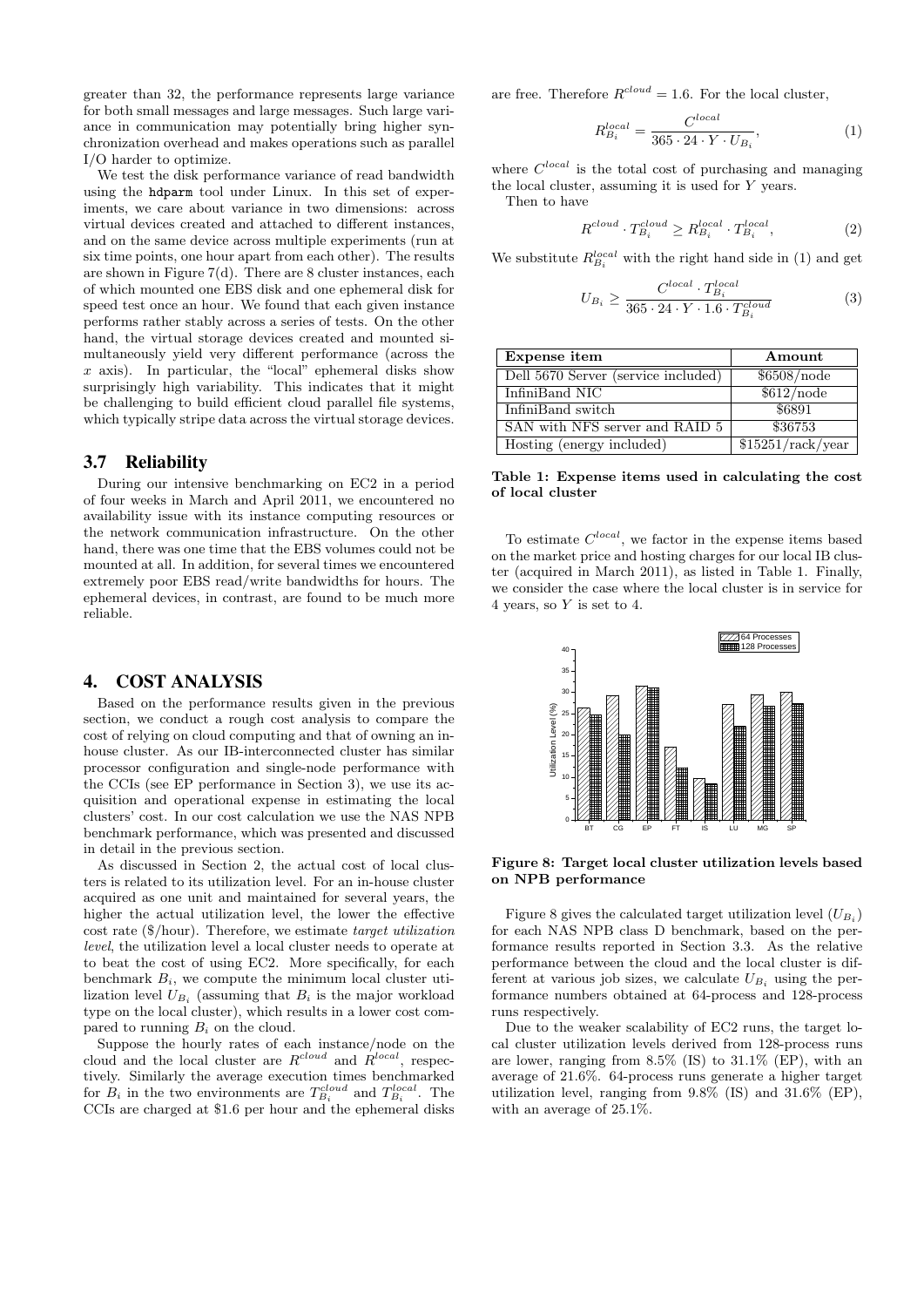Based on our experience and observation, such utilization levels may fall between the typical actual utilization rate of research/development clusters and production- or semiproduction clusters. In addition, the above calculation is biased against the cloud in several ways. First, in computing  $C^{cloud}$ , the local cluster cost, we did not include labor cost in management and maintenance, which could be significant. Second, our calculation assumes a fixed performance ratio between the cloud and local, while it is unlikely that the cloud instance hardware configuration remains fixed for 4 years. Cloud hardware upgrades are usually free to users. In contrast, a local cluster can only be upgraded with additional investment. Third, the utilization percentage we calculated is based on continuous usage (365 days, 24 hours per day), without removing weekends or holidays. Finally, a local cluster requires a substantial up-front investment for equipment acquisition in the first place, while cloud usage can be initiated and sustained with arbitrary amounts.

Considering the factors discussed above, we argue that public clouds with HPC-oriented hardware has become costeffective to tightly coupled parallel program developers and users, compared to owning and sharing in-house clusters. At least, we see that even for the worst scaling applications (such as LU and FT), EC2 does not need an "orderof-magnitude performance improvement" to become a viable option for HPC users or organizations, as indicated by multiple previous studies. In addition, cloud-based clusters are particularly competitive cost wise, if users' major workloads consist of development, testing, or debugging with a small number of instances.

# 5. RELATED WORK

In the past three years there have been a wave of research efforts to examine the feasibility of using public clouds for high-performance or scientific computing. The great majority of these studies evaluated Amazon EC2, the leading public IaaS platform, but with different focuses. Quite several studies evaluated tightly coupled, MPI-style applications running on cloud platforms [10,12,14,19,26,30,34,38]. However, most of these efforts (especially earlier evaluations) were very limited in several ways. First, most existing studies only tested microbenchmarks such as NAS NPB [10, 14, 30, 38] and LINPACK [26]. Second, the experiments were of very small scale, typically testing with NPB problem size class A or B, and using fewer than 64 processes. Third, there lacks in-depth performance analysis to help locate the reasons of the unsatisfactory parallel program performance or scalability on clouds. Fourth, existing studies in this area seldom examined I/O performance. With the only exception [10], the authors reported IOR and BTIO results, but they seem to be obtained from sequential runs and used a basic NFS setting. Last but not least, previous evaluations were carried out before Amazon provided HPC-oriented cluster compute instances (CCIs).

Two more recent studies evaluated cloud performance with real-world applications. Jackson et al. measured the performance of seven applications from a parallel simulation workload composition, used in NERSC to benchmark production supercomputers, plus the HPCC benchmark suite. The authors also carried out profiling to measure the percentage of run time spent on communication. However, it is not clear how much of the cloud communication performance problem is caused by the use of  $EC2$  ml instances,

where physical nodes are not allocated in a dedicated manner and heterogeneity is introduced by node sharing and different node types (three different CPUs were detected by the authors). Also, there lacks scalability observation for the applications on either EC2 and the other local clusters/clouds examined. He et al. carried out a case study with a NASA climate prediction application [12], which confirms that interconnection is the chief factor contributing to unscalable cloud performance. The authors tested three public clouds but did not give detailed analysis on the difference of performance or scaling behavior on these platforms.

Up to now, most successful stories on using public clouds for high performance computing come from the execution of scientific workflows, or a large set of mutual-independent tasks  $[9, 15, 18, 20, 23, 37]$ . This is to be expected as such applications fall into the high-throughput computing category. They use the cloud more like a distributed computing platform, which is the primary use mode that public IaaS clouds such as EC2 have been designed for.

Some of the cloud HPC performance studies mentioned above conducted cost analysis (e.g., [20, 26, 30]), but were more focused on comparing the cost of different modes in setting up and running parallel applications or workflows. Deelman et al. performed detailed study on the end-toend cost of executing the Montage astronomy workflow on EC2 [9] and again focused on evaluating workload composition and configuration. Wang et al. investigated cloud pricing schemes with traditional (commercial) cloud workloads [39], while in this work we discusses cloud pricing and cost issues unique to running tightly-coupled parallel applications. Finally, very recently Carlyle et al. reported results from an interesting comparison [3], which found that more Purdue HPC users will find using EC2 more costly than using the local "community clusters", where PIs pay lump sum for access contracts. However, such community facilities are subsidized by the university and are not available to the majority of users. As a side remark, this is currently the only publication known to us to report performance results using the Amazon EC2 CCIs since mid 2010 for HPC.

The concept of "virtual clusters"has been established prior to the existence of commercial, public clouds. For example, the use of virtual machines has been studied by researchers for high performance computing [5,11,16], which explored or designed concepts and mechanisms useful in current cloud HPC practice. These earlier virtual clusters were typically managed similarly as traditional batch systems. Recently, projects such as the Nimbus Cloud at the University of Chicago has examined the use of public cloud resources to extend the capacity of local clusters [25]. In this paper, we focus on the feasibility of HPC developers or users replacing their physical cluster (or even supercomputer) usage with pure cloud-based, pay-as-you-go computing.

Several prior efforts have investigated I/O and storage issues in virtualized or cloud environments. Some of them focused on long-term storage or inter-job or inter-task data flow. For example, Juve et al. studied the performance and cost of different storage options for scientific workflows running on Amazon EC2 [20]. Palankar et al. assessed the feasibility of using Amazon S3 for scientific grid computing [31]. Abe et al. constructed pWalrus, which provides S3-like storage access on top of the PVFS parallel file system on an open-source cloud [1]. Yu and Vetter studied parallel I/O in Xen-based HPC, but the environment used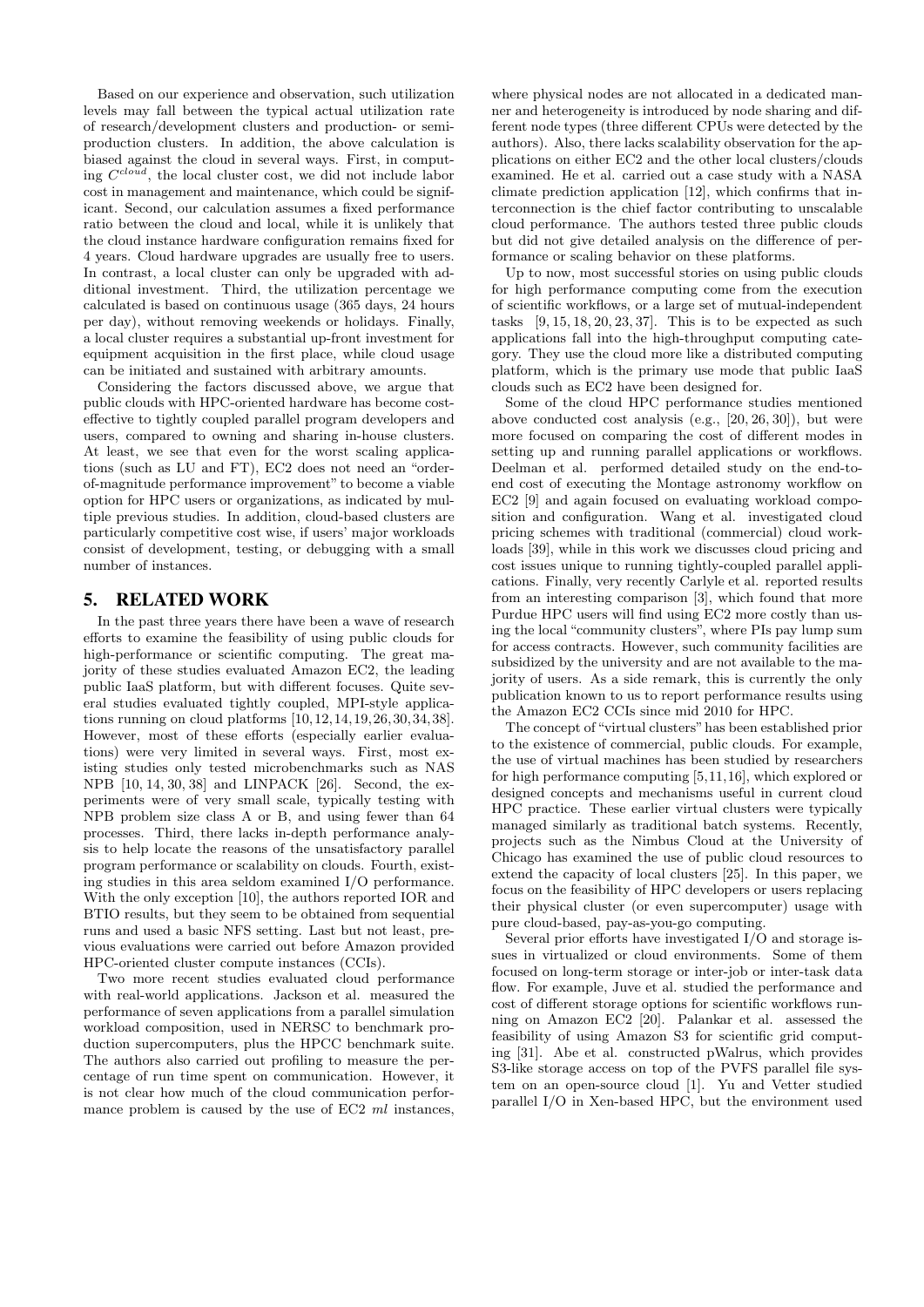only have virtualized compute nodes and the authors only tested at most 16 processes [41]. To our best knowledge. our work is the first to evaluate different parallel/shared file system settings for parallel I/O on public clouds.

# 6. CONCLUSION

In this work, we conducted a comprehensive evaluation of the recently released Amazon EC2 Cluster Compute Instances, which are intended for high-performance computing. We assessed the feasibility of replacing in-house cluster ownership with public cloud usage for running tightly coupled MPI programs, and report our evaluation results as well as experience regarding a variety of relevant issues, such as performance, scalability, performance variability, the impact of customized per-job file system configuration, system reliability, and cost.

Overall, our study reveals a picture considerably more positive for running MPI applications on public clouds, compared to previously published evaluation results. For many typical HPC workloads, the cloud performance relative to that using in-house InfiniBand-connected clusters justifies the option of going for clouds as cost-effective, unless the inhouse cluster achieves a rather high utilization level, which is often not the case. This, in addition to the well known elasticity and flexibility in using cloud computing, can make "HPC in the cloud" a viable solution for many individual users and organizations.

Meanwhile, our investigation also confirms that the 10- Gigabit Ethernet interconnection (provided by the EC2 Cluster Compute Instances as improved communication infrastructure) remains the chief problem in scaling MPI programs. Particularly, the high latency poses a more severe obstacle and dramatically hurts applications come with a lot of small messages. 10-Gigabit Ethernet interrupt handling may also incur computation load imbalance when all the cores are occupied by MPI processes. In addition, although the overall performance variance observed in our benchmark and application executions appear tolerable, the communication and virtual storage devices can suffer from significant performance turbulence, which increases the challenges in performance tuning and designing efficient parallel I/O solutions.

## 7. ACKNOWLEDGEMENT

We want to express our thanks to our main supporter Intel inc., especially Scott McMillan, Nan Qiao, and Bob Kuhn. This work also gets support partly from Chinese "863" project 2010AA012403, 2006AA01A105, NSFC project 61073175, NSF grants 0546301 (CAREER), 0915861, 0937908, and 0958311, in addition to a joint faculty appointment between Oak Ridge National Laboratory and NC State University, as well as a senior visiting scholarship at Tsinghua University.

## 8. REFERENCES

- [1] Y. Abe and G. Gibson. pWalrus: Towards Better Integration of Parallel File Systems into Cloud Storage. In Workshop on Interfaces and Abstractions for Scientific Data Storage, 2010.
- [2] Amazon Inc. High Performance Computing (HPC). http://aws.amazon.com/ec2/hpc-applications/, 2011.
- [3] A. G. Carlyle, S. L. Harrell, and P. M. Smith. Cost-effective hpc: The community or the cloud? In IEEE International Conference on Cloud Computing Technology and Science, Los Alamitos, CA, USA, 2010. IEEE Computer Society.
- [4] P. Carns, W. Ligon III, R. Ross, and R. Thakur. PVFS: A parallel file system for Linux clusters. In Proceedings of the 4th annual Linux Showcase  $\mathcal{B}$ Conference-Volume 4, pages 28–28. USENIX Association, 2000.
- [5] J. S. Chase, D. E. Irwin, L. E. Grit, J. D. Moore, and S. E. Sprenkle. Dynamic Virtual Clusters in a Grid Site Manager. In International Symposium on High-Performance Distributed Computing. IEEE Computer Society, 2003.
- [6] D. Chen, J. Xue, X. Yang, H. Zhang, X. Shen, J. Hu, Y. Wang, L. Ji, and J. Chen. New generation of multi-scale NWP system (GRAPES): general scientific design. Chinese Science Bulletin, 53(22):3433–3445, 2008.
- [7] Cluster File Systems, Inc. Lustre: A scalable, high-performance file system. http://www.lustre.org/docs/whitepaper.pdf, 2002.
- [8] A. Darling, L. Carey, and W. Feng. The design, implementation, and evaluation of mpiBLAST. In Proceedings of the ClusterWorld Conference and Expo, in conjunction with the 4th International Conference on Linux Clusters: The HPC Revolution, 2003.
- [9] E. Deelman, G. Singh, M. Livny, B. Berriman, and J. Good. The Cost of Doing Science on the Cloud: the Montage Example. In Proceedings of the ACM/IEEE conference on Supercomputing, 2008.
- [10] C. Evangelinos and C. Hill. Cloud Computing for parallel Scientific HPC Applications: Feasibility of Running Coupled Atmosphere-Ocean Climate Models on Amazon's EC2. In The 1st Workshop on Cloud Computing and its Applications (CCA), 2008.
- [11] R. J. Figueiredo, P. A. Dinda, and J. A. B. Fortes. A Case For Grid Computing On Virtual Machines. In International Conference on Distributed Computing Systems, 2003.
- [12] Q. He, S. Zhou, B. Kobler, D. Duffy, and T. McGlynn. Case Study for Running HPC Applications in Public Clouds. In Proceedings of the 19th ACM International Symposium on High Performance Distributed Computing, New York, NY, USA, 2010. ACM.
- [13] N. Hemsoth. Amazon adds hpc capability to ec2. HPC in the Cloud, July 2010.
- [14] Z. Hill and M. Humphrey. A Quantitative Analysis of High Performance Computing with Amazon's EC2 Infrastructure: The Death of the Local Cluster? In Proceedings of the 10th IEEE/ACM International Conference on Grid Computing, 2009.
- [15] C. Hoffa, G. Mehta, T. Freeman, E. Deelman, K. Keahey, B. Berriman, and J. Good. On the Use of Cloud Computing for Scientific Workflows. IEEE International Conference on eScience, pages 640–645, 2008.
- [16] W. Huang, J. Liu, B. Abali, and D. K. Panda. A Case for High Performance Computing with Virtual Machines. In Proceedings of the 20th International Conference on Supercomputing, 2006.